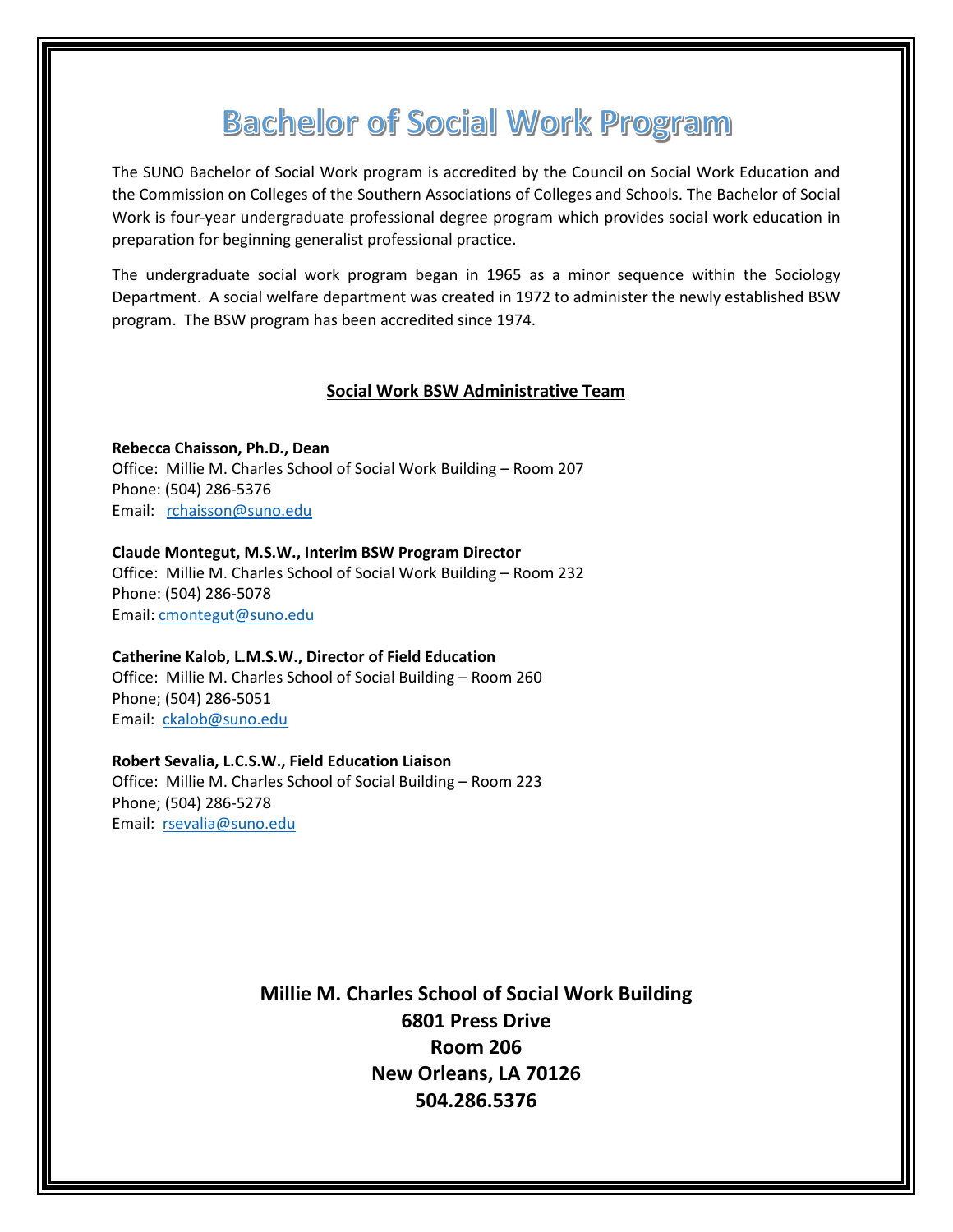# **Educational Philosophy**

Holding firm to the belief and philosophy of the School of Social Work founder, Millie M. Charles, the Southern University at New Orleans (SUNO) School of Social Work is committed to a view of social work practice that is holistic and transcending in its approach. Emphasis is placed on the strengths and growth potential of people, individually and collectively. Drawing on this view, the School provides learning experiences that direct students to: 1) explore contemporary problems; 2) acquire knowledge and skills essential to restoring or improving social functioning; and 3) effect constructive social change.

Further, the School of Social Work is committed to advocacy, empowerment, and transformation, as both themes and methods, which promote the processes of social change and social and economic justice. Emphasis is placed individually and collectively upon the strengths and growth potential of people. The educational goals of the School of Social Work support the University's mission and goals.

Central to the School's view of social practice is the concept of "empowerment."

Dr. Barbara Solomon refers to "empowerment" as a process and goal in social workers practice. It is defined in her book, Black Empowerment "as a process whereby the social worker engages in a set of activities with the client and client system that aim to reduce the powerlessness that has been created by negative valuations based on membership in a stigmatized group."

Advocacy activities are directed towards the realignment of power to effect change and achieve freedom from oppression--whatever the nature or source of that oppression. The School stresses that individuals and groups must be assisted to change the structure of systems and organizations that adversely affect their lives and inhibit their ability to achieve liberation. It is through the processes of empowerment and advocacy that transformation is achieved.

We have determined that we must go beyond the limits of our current realities in foresight and planning. It is the intention of this School to educate social activists to be social workers prepared to create a better future. We must educate people to be social activists, i.e., persons who "know and act" in contrast to being "acted upon."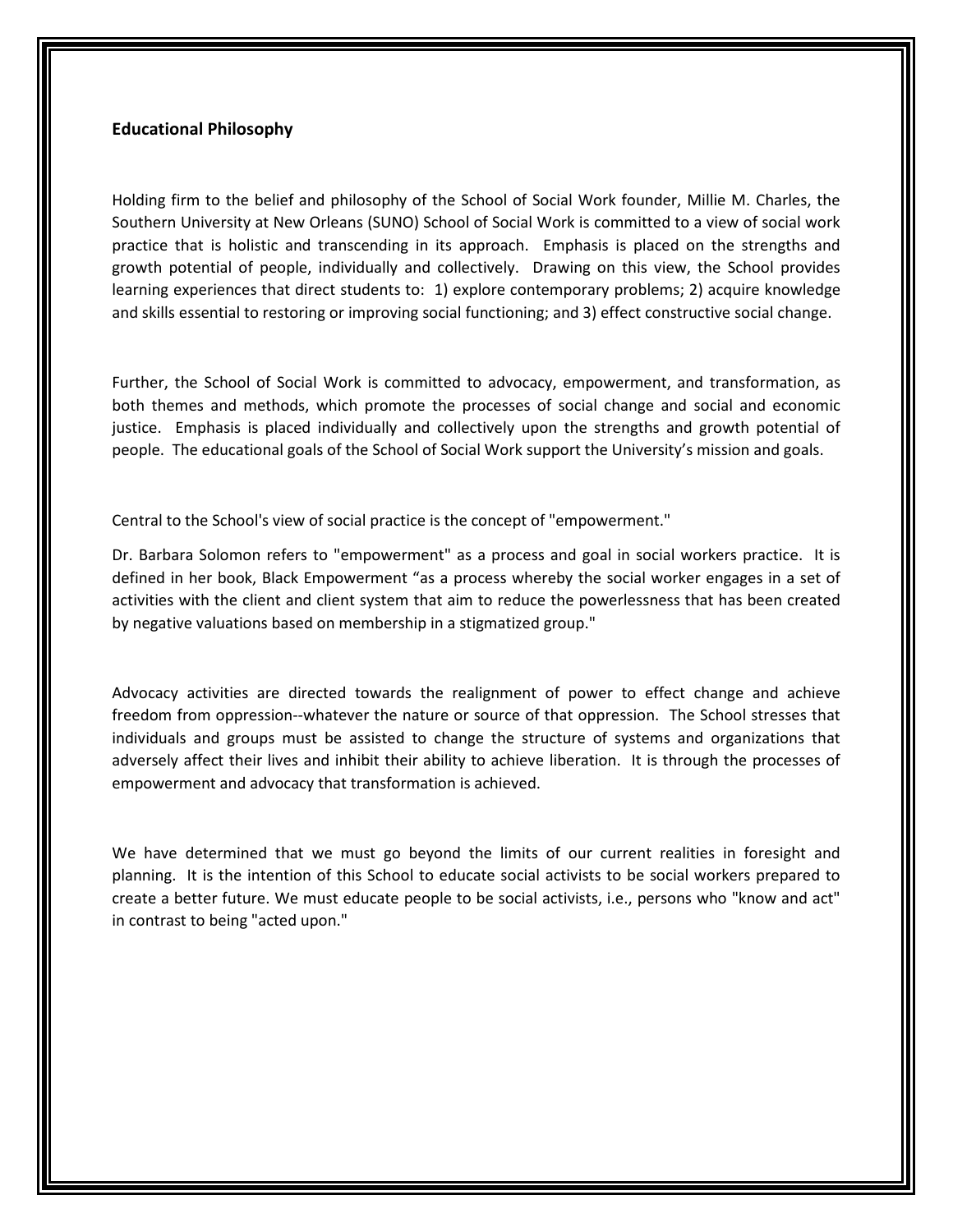## **MISSION**

The BSW Program's mission is to guide and prepare students to develop the capacity for generalist social work practice with an emphasis on developing and implementing empowerment-based strategies to advance human well-being, inclusion and social justice in the local, regional, national and global community. Such practice and transformative educational experiences are further guided by the program's dedication to critical practice knowledge and skills and the essential values of the profession: service, social and economic justice, the dignity and worth of the individual, the importance of human relationships, competence and integrity.

## **GOALS**

## **Teaching**

- 1. To use learning approaches that prepare students to integrate the values, ethics, knowledge, and skill base of the social work profession with systems of all sizes arid with respect for all people aimed toward social change and promotion of social and economic justice.
- 2. To anchor social work knowledge in our program's themes of advocacy, empowerment and transformation.

#### **Service**

- 1. To provide leadership to the university, the community, and the profession.
- 2. To serve the local, national and international areas by preparing students to fill the dynamic social welfare resource needs for generalist and advanced practitioners.
- 3. To foster the commitment of students and faculty to active involvement in improving the quality of life in the community in which they live.

# **Scholarship**

- 1. To effectively assist the process of professional development among faculty and students.
- 2. To contribute to the knowledge base of the strengths of diverse client populations.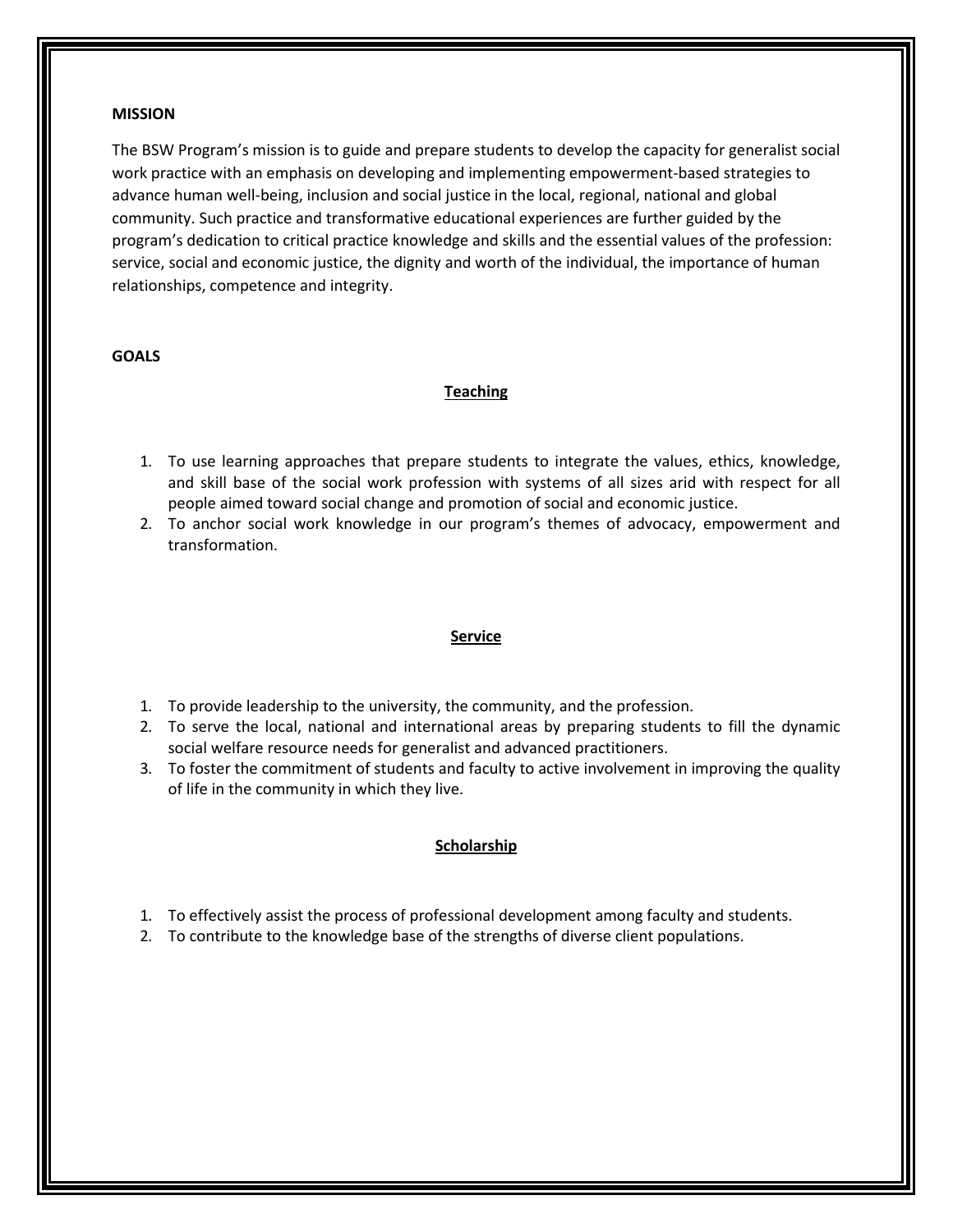## **COMPETENCIES: Upon completion, students will be able to:**

- 1. Demonstrate Ethical and Professional Behavior
- 2. Engage Diversity and Difference in Practice
- 3. Advance Human Rights and Social, Economic and Environmental Justice
- 4. Engage in Practice Informed Research and Research Informed Practice
- 5. Engage in Policy Practice
- 6. Engage with Individuals, Families, Groups, Organizations and Communities
- 7. Assess Individuals, Families, Groups, Organizations, and Communities
- 8. Intervene with Individuals, Families, Groups, Organizations and Communities
- 9. Evaluate Practice with Individuals, Families, Groups, Organizations and Communities

**Provisions of these programs are subject to change without notice and do not constitute an irrevocable contract between the University and any student.**

#### **THE PROFESSION OF SOCIAL WORK**

The profession of social work is concerned with enhancing social functioning and improving the human condition through the promotion of social and institutional change and the provision of opportunities and resources to individuals, families, groups, organizations, and communities. The fundamental concern of social work is the relationship between individuals and social institutions. Of central importance is the development of these relationships in such a way as to promote social and economic justice and protect the opportunities for people to live with dignity and freedom. Professional practice focuses on the transactions between people and their environments that affect their ability to accomplish life tasks.

#### **EDUCATIONAL PHILOSOPHY AND THEMES**

The Southern University School of Social Work is committed to a view of social work that is holistic and transcending in its approach. Emphasis is placed on the strengths and growth potentials of people, individually and collectively. The BSW and MSW curricula focus on generalist and advanced social work practice, respectively, which are concerned with enhancing and improving the human condition through the promotion of social and institutional change and the provision of opportunities and resources to individuals, families, groups, organizations and communities.

The themes of **ADVOCACY, EMPOWERMENT, and TRANSFORMATION** provide a pivotal and integrating link between the educational objectives of the program and the curriculum content. These themes embrace a view of the individual, family, group, organization and community, as responsible actors in the self-actualization and change processes.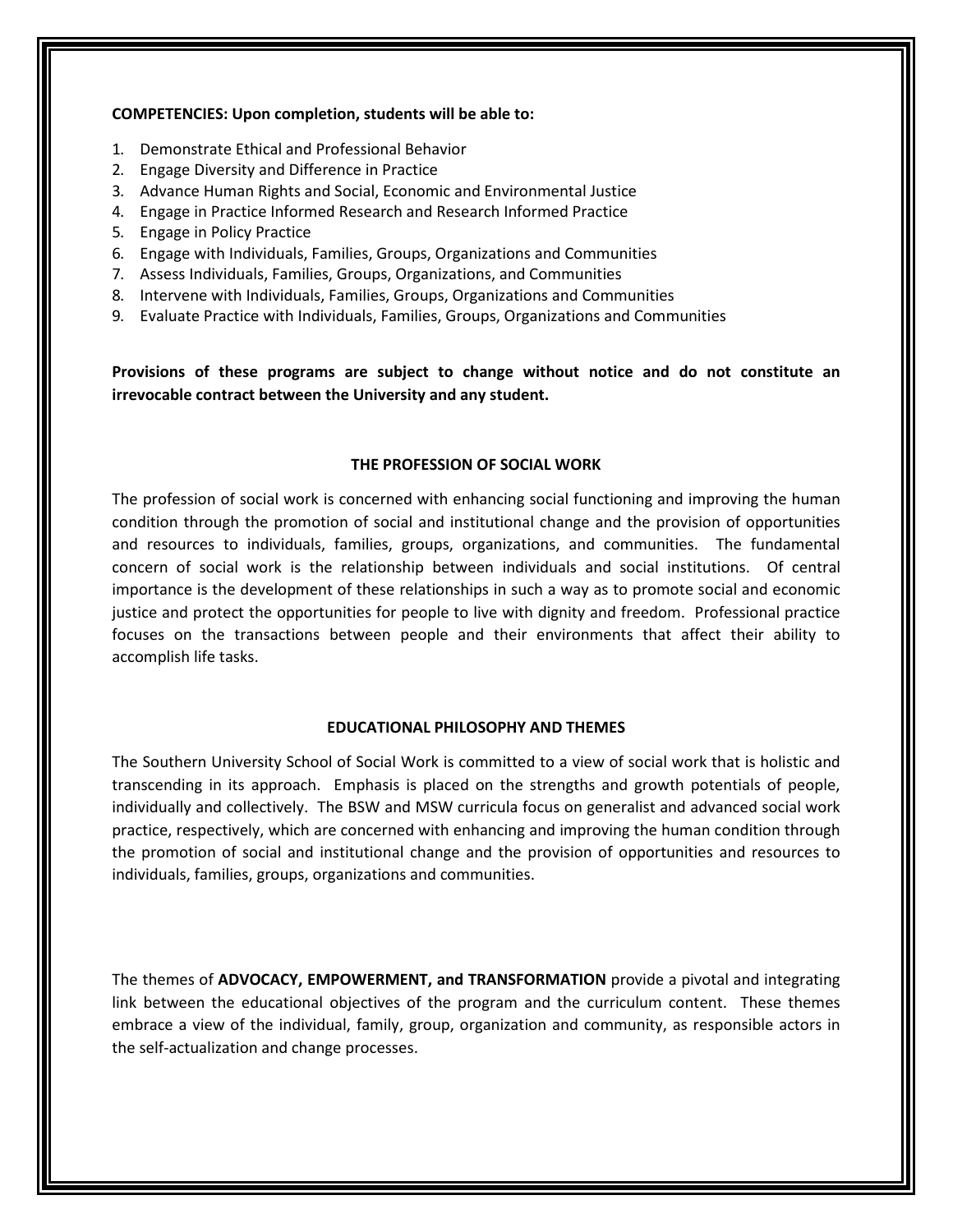## **ORGANIZATION AND STRUCTURE OF THE SCHOOL OF SOCIAL WORK**

The SUNO School of Social Work administers two programs: (1) a four-year bachelor of Social Work program (BSW) which provides social work education in preparation for beginning generalist professional practice; and (2) graduate Social Work program (MSW) which provides social work education in preparation for advanced specialized professional practice.

# **ACCREDITATION AND PROGRAM APPROVAL**

The School of Social Work in compliance with its' accrediting body, CSWE, provides social work education designed to enrich students' professional abilities by tailoring education around the nine (9) 2015 EPAS competencies. Educational instructions are designed to positively impact students' professional dimensions in areas of knowledge, values/ethics, skills, and cognitive/affective aptitude. The CSWE Competencies are:

- 1. Demonstrate Ethical and Professional Behavior
- 2. Engage Diversity and Difference in Practice
- 3. Advance Human Rights and Social, Economic and Environmental Justice
- 4. Engage in Practice informed Research and Research Informed Practice
- 5. Engage in Policy Practice
- 6. Engage in Individuals, Families, Groups, Organizations and Communities
- 7. Assess Individuals, Families, Groups, Organizations and Communities
- 8. Intervene with Individuals, families, Groups, Organizations and Communities
- 9. Evaluate Practice with Individuals, Families, Groups, Organizations, and Communities

# **Bachelor of Social Work Program**

## **REQUIREMENTS OF BSW PROGRAM**

The Bachelor of Social Work degree (BSW) is an academic as well as a professional degree. Students entering the University and declaring Social Work as a major are considered Pre-Social Work majors. In the School of Social Work, students become social work majors during their junior year after they have completed 60 hours of University requirements with a 2.3 GPA. Students must complete a BSW application, transcript evaluation and an interview. They cannot take junior level social work courses until they have been accepted by the School of Social Work admissions committee.

Students majoring in social work must complete a minimum of 52 credit hours within the department, including SOWK 100, 211, 241, 311, 341, 343, 350, 351, 352, 431, 432, 443, 4810/481G, 4820/482H, 492, six credit hours of social work electives, and six credit hours of non-social work electives and 3 hours of either psychology or sociology electives beyond introductory courses.

Grades earned in social work courses lower than a C cannot be accepted for graduation. Grades earned in each English course must be no lower than a C. The grade point average for graduation must be a least 2.0 overall and 2.5 within the program. All students are required to actively participate in at least one (1) personal growth experience (Annual Spring Retreat), and at least four (4) seminars for majors which meet once during the fall, summer and spring semesters.